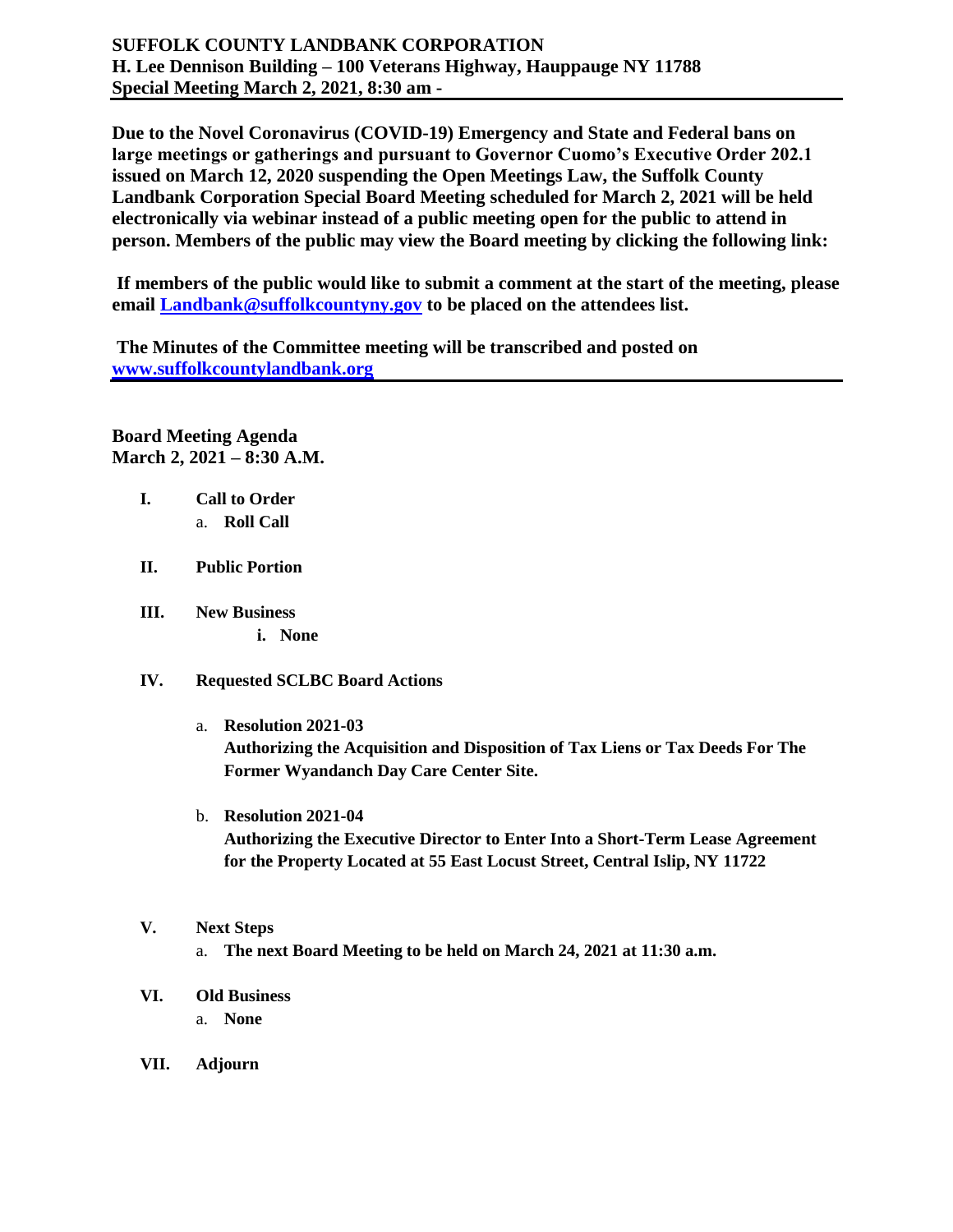**THE SUFFOLK COUNTY LANDBANK CORPORATION** H. Lee Dennison Building 100 Veterans Memorial Highway, 2<sup>nd</sup> Floor Hauppauge, NY 11788-0099

BOARD RESOLUTION # SCLBC 2021-03 LAID ON THE TABLE 03/02/2021



# **RESOLUTION SCLBC # 2021-03 AUTHORIZING THE ACQUISITION AND DISPOSITION OF TAX LIENS OR TAX DEEDS FOR THE FORMER WYANDANCH DAY CARE CENTER SITE, WYANDANCH, NY**

**WHEREAS**, the Suffolk County Landbank Corporation ("SCLBC") was established in 2013 pursuant to Article 16 of New York State Not-For-Profit Corporation Law; and

**WHEREAS**, the SCLBC is empowered to acquire, dispose of and/or redevelop tax delinquent properties and tax liens located throughout Suffolk County, including sites previously deemed unsuitable for acquisition; and

**WHEREAS**, the Former Wyandanch Day Care Center Site ("the Site") located in Wyandanch, NY has been identified as a tax delinquent site with combined tax liens, interest, and penalties owed to Suffolk County in an amount totaling over One Million Twenty One Thousand Eight Hundred Eight 91/100 (\$ 1,021,808.91) Dollars, with the tax liens held since the year 2017; and

**WHEREAS**, the SCLBC has issued a Request for Proposals for redevelopment of the Site; and

**WHEREAS**, the SCLBC staff now recommends the acquisition of all tax liens or, at the option of the Landbank tax deeds for the aforementioned Site, from Suffolk County, with the intention of identifying one or more parties, selected through the Request for Proposals process, willing to undertake the redevelopment of the site ; and

**WHEREAS**, the SCLBC Board of Directors wishes to proceed with the acquisition and negotiated assignment of said tax liens or, at the option of the Landbank, tax deeds, because it is in the best interest of the Suffolk County Landbank Corporation and is in alignment with its mission statement to efficiently facilitate the return of distressed and underutilized properties within Suffolk County to productive uses consistent with the comprehensive plans of the jurisdictions in which they are located;

## **NOW, THEREFORE BE IT:**

**RESOLVED**, the SCLBC hereby authorizes the acquisition of all tax liens or, at the option of the Landbank, tax deeds for the former Wyandanch Day Care Center Site, Wyandanch, NY (SCTM Nos. 0100-058.00-01.00-010.001, 0100-058.00-02.00-001.000, 0100- 058.00-01.00-013.000, 0100-058.00-01.00-012.000), to be acquired from Suffolk County at a nominal value not to exceed \$1 per tax lien or, at the option of the Landbank, tax deeds; and be it further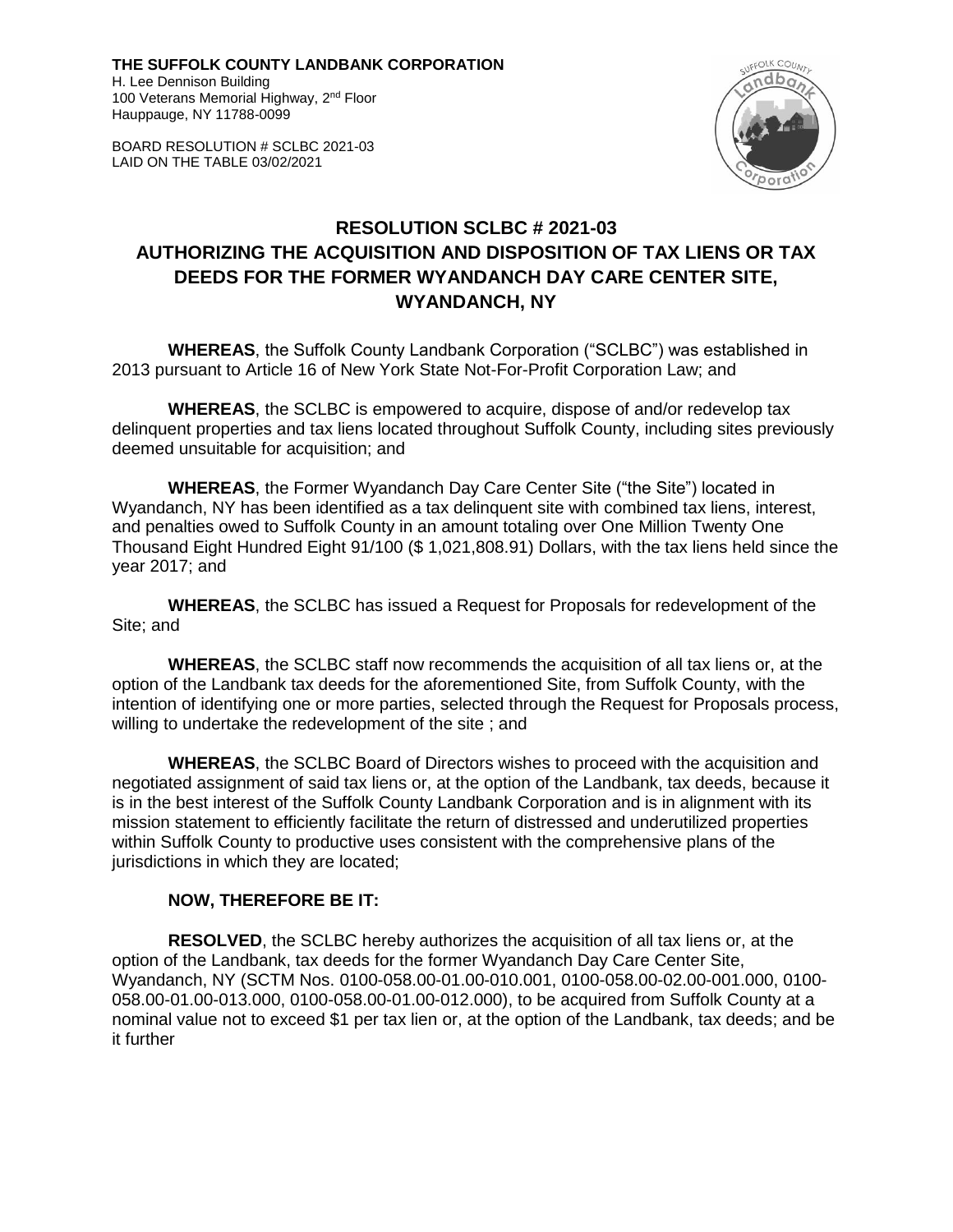**THE SUFFOLK COUNTY LANDBANK CORPORATION** H. Lee Dennison Building 100 Veterans Memorial Highway, 2<sup>nd</sup> Floor Hauppauge, NY 11788-0099

BOARD RESOLUTION # SCLBC 2021-03 LAID ON THE TABLE 03/02/2021

\_\_\_\_\_\_\_\_\_\_\_\_\_\_\_\_\_\_\_\_\_\_\_\_\_\_\_\_\_\_\_



As Assistant Secretary of the SCLBC, I, Dorian Dale, do hereby certify and declare that the foregoing is full, true and correct.

Name: Dorian Dale Assistant Secretary, Suffolk County Landbank Corporation March 2, 2021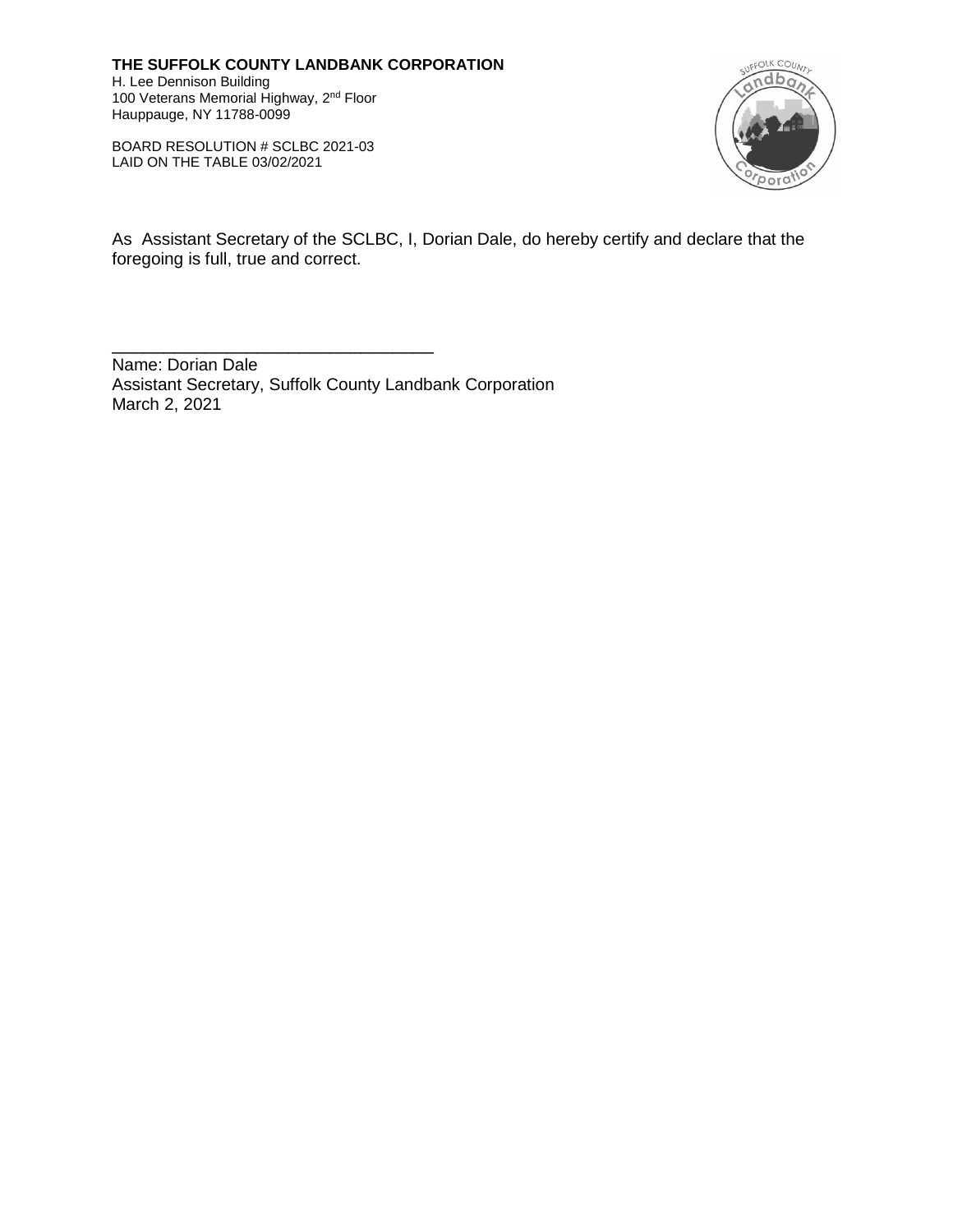## **THE SUFFOLK COUNTY LANDBANK CORPORATION**

H. Lee Dennison Building 100 Veterans Memorial Highway, 2<sup>nd</sup> Floor Hauppauge, NY 11788-0099

BOARD RESOLUTION # SCLBC 2021-03 LAID ON THE TABLE 03/02/2021



### **Motion:**

Bellone/Scully, Dale, Calarco, Cilmi, Schaffer, Longworth

#### **Second:**

Bellone/Scully, Dale, Calarco, Cilmi, Schaffer, Longworth

| <b>Board Member</b>                    | Yes | <b>No</b> | <b>Abs</b> | <b>NP</b> | R |
|----------------------------------------|-----|-----------|------------|-----------|---|
| Steven Bellone/<br><b>Peter Scully</b> |     |           |            |           |   |
| <b>Dorian Dale</b>                     |     |           |            |           |   |
| <b>Robert Calarco</b>                  |     |           |            |           |   |
| <b>Thomas Cilmi</b>                    |     |           |            |           |   |
| <b>Richard Schaffer</b>                |     |           |            |           |   |
| <b>Cara Longworth</b>                  |     |           |            |           |   |

| <b>MOTION</b> |  |  |  |  |  |
|---------------|--|--|--|--|--|
|               |  |  |  |  |  |
|               |  |  |  |  |  |
|               |  |  |  |  |  |
|               |  |  |  |  |  |
|               |  |  |  |  |  |
| Failed        |  |  |  |  |  |
|               |  |  |  |  |  |
|               |  |  |  |  |  |

| <b>RESOLUTION DECLARED</b> |
|----------------------------|
| Adopted                    |
| Not Adopted                |

\_\_\_\_\_\_\_\_\_\_\_\_\_\_\_\_\_\_\_\_\_\_\_\_\_\_\_\_\_\_\_ Name: Dorian Dale, Assistant Secretary The Suffolk County Landbank Corporation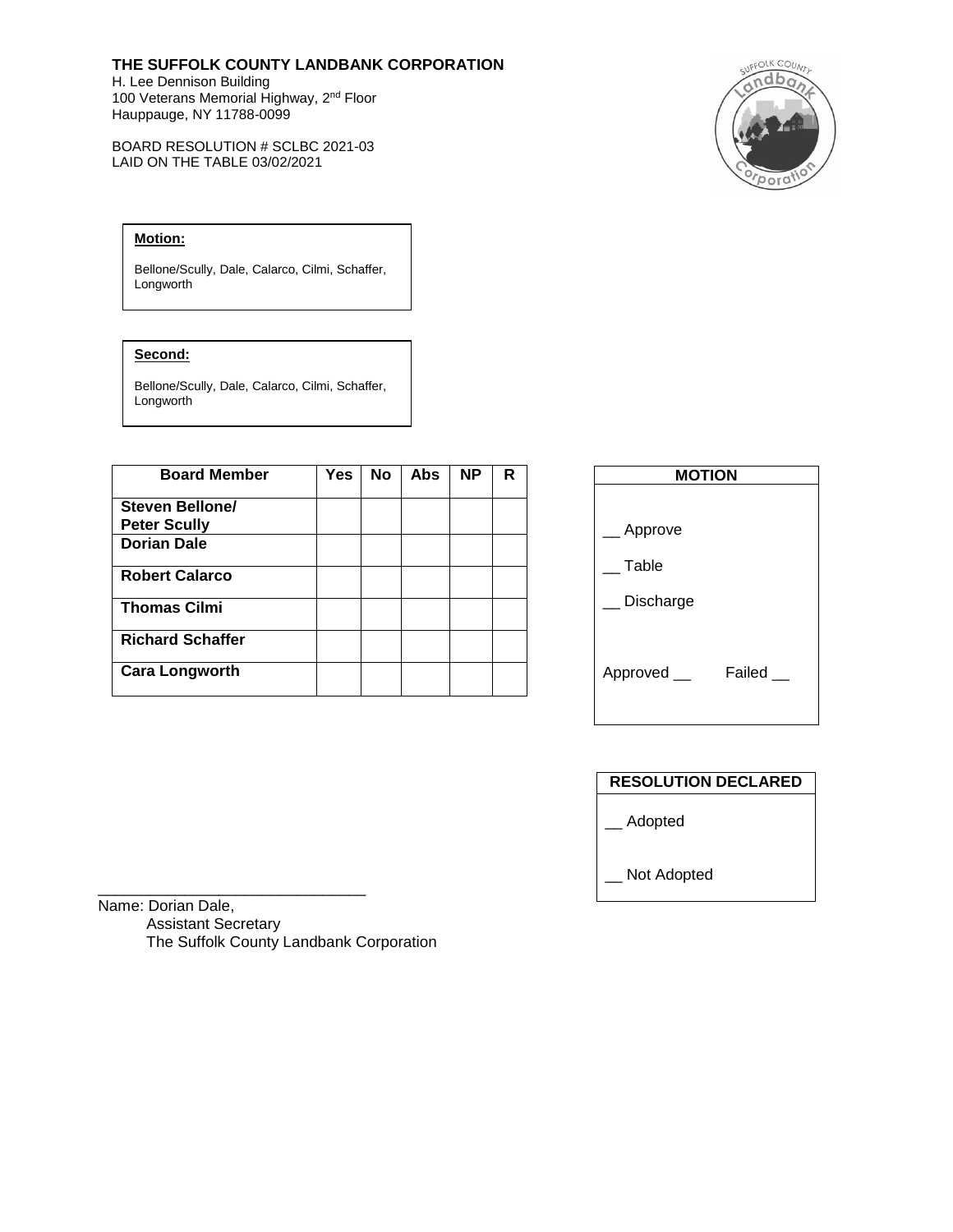**THE SUFFOLK COUNTY LANDBANK CORPORATION** H. Lee Dennison Building

100 Veterans Memorial Highway, 2<sup>nd</sup> Floor Hauppauge, NY 11788-0099

BOARD RESOLUTION # SCLBC 2021-04 LAID ON THE TABLE 03/02/2021



# **RESOLUTION SCLBC # 2021-04**

# **AUTHORIZING THE EXECUTIVE DIRECTOR TO NEGOTIATE AND ENTER INTO A SHORT-TERM LEASE AGREEMENT FOR THE PROPERTY AT 55 EAST LOCUST STREET, CENTRAL ISLIP, NY 11722**

**WHEREAS**, the Suffolk County Landbank Corporation ("SCLBC") has received grant funding from the New York State Office of the Attorney General ("OAG") under the Community Revitalization Initiative which aims to foster the stabilization of neighborhoods across the State; and

**WHEREAS**, pursuant to and in accordance with OAG's Community Revitalization Initiative, the SCLBC established a residential rehabilitation ("Zombie Properties") pilot program to acquire and rehabilitate vacant, bank foreclosed properties, selling the homes to new, income qualified homeowners as affordable housing; and

**WHEREAS**, Section D of the Suffolk County Landbank Corp Real Property Disposition Policy allows for the leasing of real property; and

**WHEREAS**, Resolution 2021-02 authorized the Executive Director to negotiate and enter into partnership with Long Island Housing Partnerships Community Land Trust ("LIHP") to codevelop several vacant, abandoned, tax-delinquent and tax-foreclosed properties into affordable, rent-to-own homes; and

**WHEREAS,** the SCLBC has identified a family who wish to Rent-to-Own the property located at 55 East Locust Street, Central Islip, NY 11722; and

**WHEREAS**, the SCLBC wishes to enter into a short-term lease agreement with the Garvey family for a period of no more than 60 days during the period where SCLBC and LIHP negotiate a Rent-to-Own development agreement; now therefore be it

**RESOLVED**, the SCLBC hereby authorizes the Executive Director or her designee to negotiate and execute a short-term lease agreement with the Garvey Family for a period of no more than 60 days.

As Assistant Secretary of the SCLBC, I, Dorian Dale, do hereby certify and declare that the foregoing is full, true and correct.

Name: Dorian Dale Assistant Secretary, Suffolk County Landbank Corporation

\_\_\_\_\_\_\_\_\_\_\_\_\_\_\_\_\_\_\_\_\_\_\_\_\_\_\_\_\_\_\_

March 2, 2021